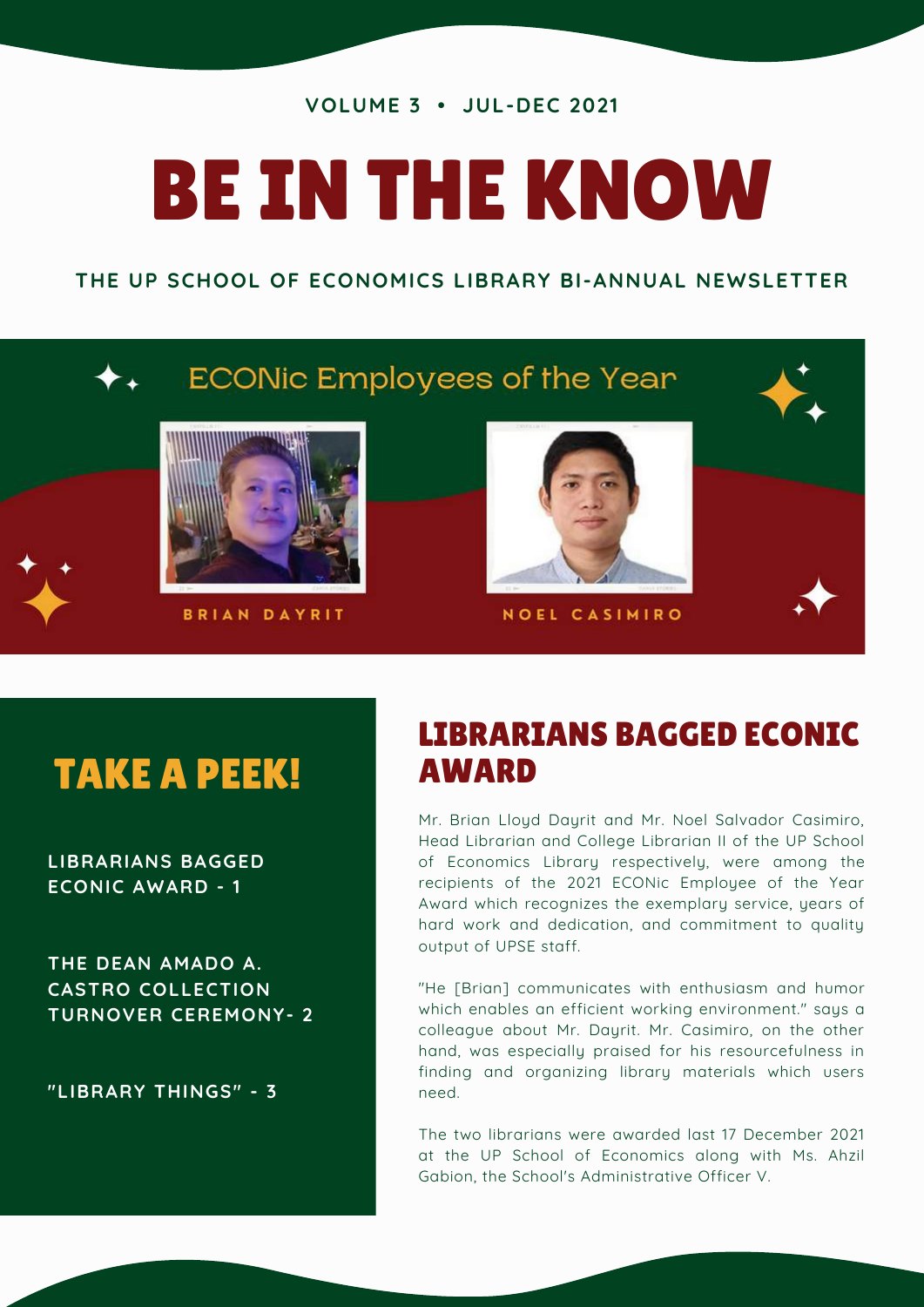

## KINDNESS IN DIFFICULT TIMES: THE DEAN AMADO A. CASTRO COLLECTION TURNOVER CEREMONY

The UPSE Library has enjoyed the support of its students, faculty, staff, and alumni since its founding in 1978. The Library has received various donations throughout the years and this year was no exception despite it being a difficult one.

Last July 09, 2021, the Library received valuable materials from the family of Dean Amado A. Castro, the founding dean of the UP School of Economics. To honor this act of kindness, the Library Committee, headed by Dr. Sarah Lynne Daway-Ducanes, prepared a meaningful ceremony to remember the late Dean and his legacy to his family, friends, colleagues and most importantly, his students — the future economists of the country.

Ms. Myra Victoria Beltran and Ms. KT Abaño, representatives of the Castro family, facilitated the official turnover of the collections which consisted of highly-cited books and journals in the field of economic history. They were joined by Dr. Aleli Kraft, OIC of the UP School of Economics, who accepted the materials on behalf of the School. Together, the two parties participated in a ceremonial book stamping.

The materials will be part of the UPSE Library's Dean Amado A. Castro Collection. These will be reflected in Tuklas, the Library's official database, so that users are aware of their availability and can access them for their studies and other research endeavors. Indeed, as Aesop once said, "No act of kindness, no matter how small, is ever wasted."